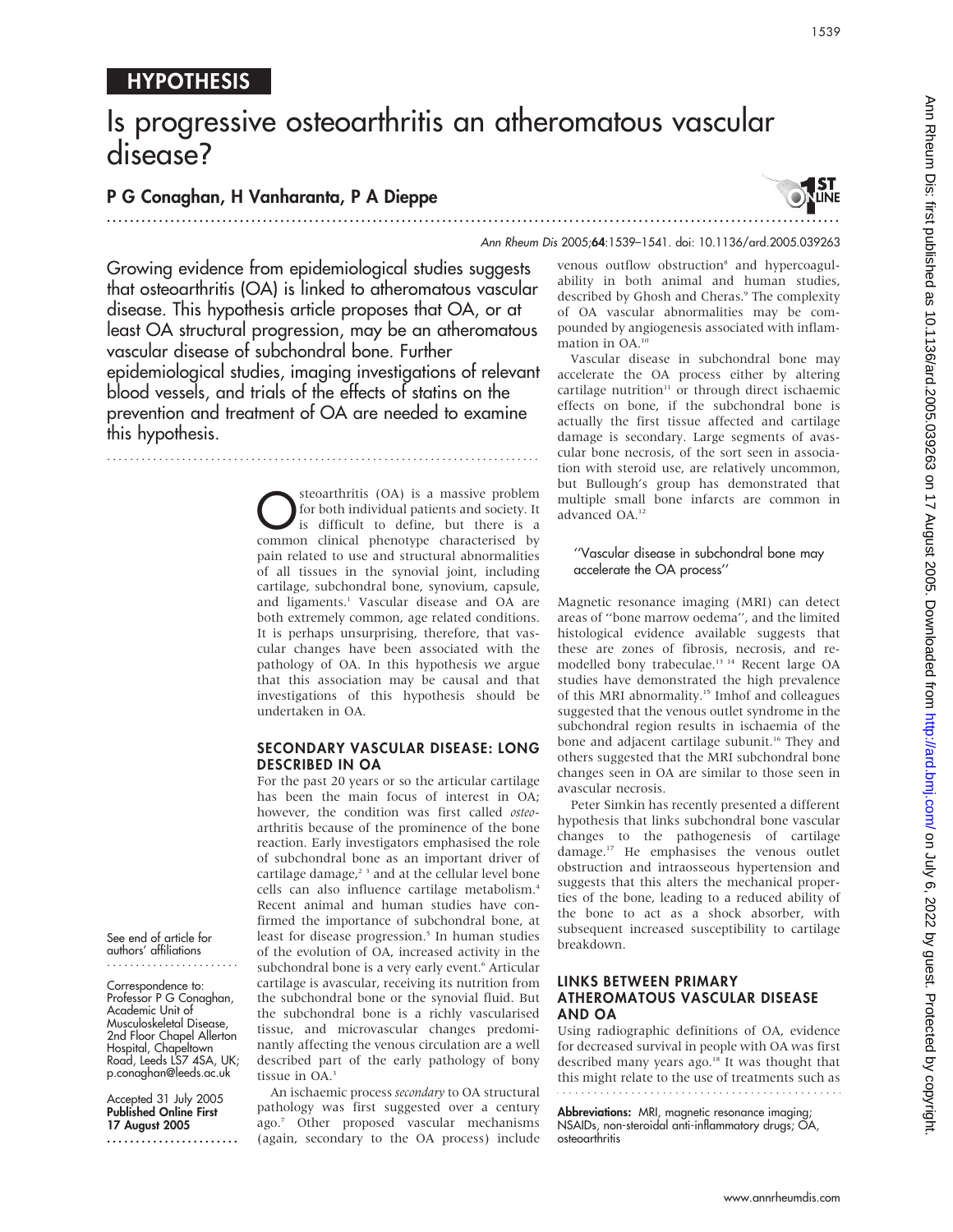non-steroidal anti-inflammatory drugs (NSAIDs), a possibility highlighted by the recent NSAID controversy.<sup>19</sup> However, we believe that reduced survival may be due to the association between OA and cardiovascular disease. A high prevalence of both cardiovascular risk factors<sup>20</sup> and vascular comorbidity<sup>21-22</sup> have been described in OA.

The association between hyperlipidaemia and OA has not always been clear. However, hospital based studies, such as the Ulm cohort of 809 people having hip or knee surgery because of OA, show a positive association with hypercholesterolaemia and widespread joint involvement<sup>23</sup>—so it may be that hyperlipidaemia is linked to severe or generalised OA only.

Cardiovascular mortality may also be linked to the severity and extent of OA, perhaps with a ''dose effect'', as described in two recent studies. In one population it was found that the more widespread the radiographic evidence of OA was in the population, the more likely people were to succumb to cardiovascular deaths, $24$  and in a large Finnish cohort it was demonstrated that in men, OA in any finger joint (generally regarded as a marker of ''generalised'' OA) predicted cardiovascular death.<sup>25</sup>

#### ''Reduced survival in OA may be due to its association with cardiovascular disease''

Several explanations are possible for these associations between OA pathology and cardiovascular disease. Firstly, it may be that the presence of OA decreases the amount of exercise a person takes, thus increasing their likelihood of developing cardiovascular problems. Secondly, the link may relate to the common association with obesity. Although the studies mentioned carried out adjustments for body mass index, it remains possible that confounding related to some association such as girth might explain these findings. Sayer and colleagues have put forward an interesting alternative hypothesis. They studied the relationships between weight and hand OA throughout life in a community based cohort.<sup>26</sup> They confirmed the association of hand OA with obesity, but found that low, rather than high, weight at birth was a risk factor for OA. Low birth weight is also a risk factor for cardiovascular disease in adult life, so they hypothesise that the association between the two conditions is through a common origin in poor fetal growth and altered ''programming'' of tissue development. Others have hypothesised that OA is a stromal cell differentiation disorder involving altered lipid metabolism.27 Alternatively, atheromatous vascular disease might cause OA.

#### ATHEROMATOUS VASCULAR DISEASE AS A CAUSE OF OA PROGRESSION

The debate about which tissue is damaged first in OA has been going on for many years. Articular cartilage and subchondral bone are not the only contenders, ligaments and muscles have recently entered the discussion.<sup>28</sup> But asking which tissue comes first may not be the right question. One of the main concerns in OA is progression of structural damage.<sup>29</sup> Most early OA lesions appear to remain contained and asymptomatic, but in some people they progress, and this can lead to the severe joint destruction of the sort seen before joint replacement. The data on cardiovascular disease and OA associations mentioned above indicate that the link may be with widespread OA or severe joint damage rather than with all degrees of structural OA. Epidemiological data suggest that the risk factors for progression are not the same as those for initiation of  $OA<sub>r</sub><sup>1 30</sup>$  in which case the processes may be different. Our hypothesis is that atheromatous vascular disease is more

www.annrheumdis.com

important in the progression of OA to severe joint damage than in its initiation, and the subchondral bone ischaemia theory would appear to be the most likely one to explain that link.

Scintigraphy has been reported to predict structural joint progression.<sup>31</sup> The uptake of radiolabelled bisphosphonates in joints depends on two factors—the vascularity of the joint and the turnover of subchondral bone—so the fact that OA progression is very unlikely in the absence of increased scintigraphic activity in the joint is consistent with the theory that abnormalities of subchondral bone, possibly driven by atheromatous disease, are the drivers of progressive joint damage. Areas of bone marrow oedema on MRI also predict compartment-specific progression in knee OA.15

Of course, a vascular model cannot directly explain all the pathological findings in OA, such as osteophyte formation, although this and some other features are likely to be a secondary response to mechanical changes in the joint.

# IS A VASCULAR MODEL FOR OA IMPORTANT?

Current OA treatments aim only at reducing pain and improving function, as disease prevention or modification are not yet realities. Clearly, despite public health messages obesity continues to increase, and similarly, as more people take part in leisure activities such as running and skiing, the prevalence of joint injury is increasing. We believe that there is a need to examine alternative concepts of OA, such as this hypothesis, not only because of their obvious potential importance to our understanding of the disease process and subsequent treatments but also because they may lead to alternative strategies for the prevention of OA. Our vascular hypothesis suggests that the future treatments being developed for OA, most of which concentrate on altering cartilage degradation or repair, may fail because they are aimed at the wrong target.

#### ''Atheromatous vascular disease is more important in the progression than initiation of OA''

It will be difficult to demonstrate the importance of atheromatous changes in OA directly, as conventional angiographic studies in people with a relatively benign condition will be hard to justify. However, arterial calcification may prove a valuable marker for the process, and it can be detected with imaging studies. In the spine, an association has been demonstrated between arterial calcification detected by computed tomography and the degree of disc degeneration<sup>32</sup>; a correlation between such disc degeneration and adjacent bony end plate damage has also been found.<sup>33</sup> Recently, an association has been demonstrated between OA changes in the hand and aortic calcification.<sup>34</sup>

Clearly, there are some epidemiological data supporting a link between OA and vascular disease and there are plausible mechanisms whereby vascular pathology might cause the pathology of the disease. The associations may not be causal. We can only find that out through clinical trials. Given the data summarised above, including the suggestion that raised cholesterol levels and atheromatous vascular disease may be associated with OA, examination of the effects of treatments such as statins on the prevention and treatment of OA would seem to be essential. A recent report from Beattie et al, reported that statin use was associated with increased risk of developing moderate grade radiographic hip OA in elderly women.35 One interpretation of this would support the notion that hypercholesterolaemia is a risk factor for OA development. In addition, a small sample in this study suggested non-significant trend towards decreased progression of hip OA in the statin users, supporting our hypothesis. Statins